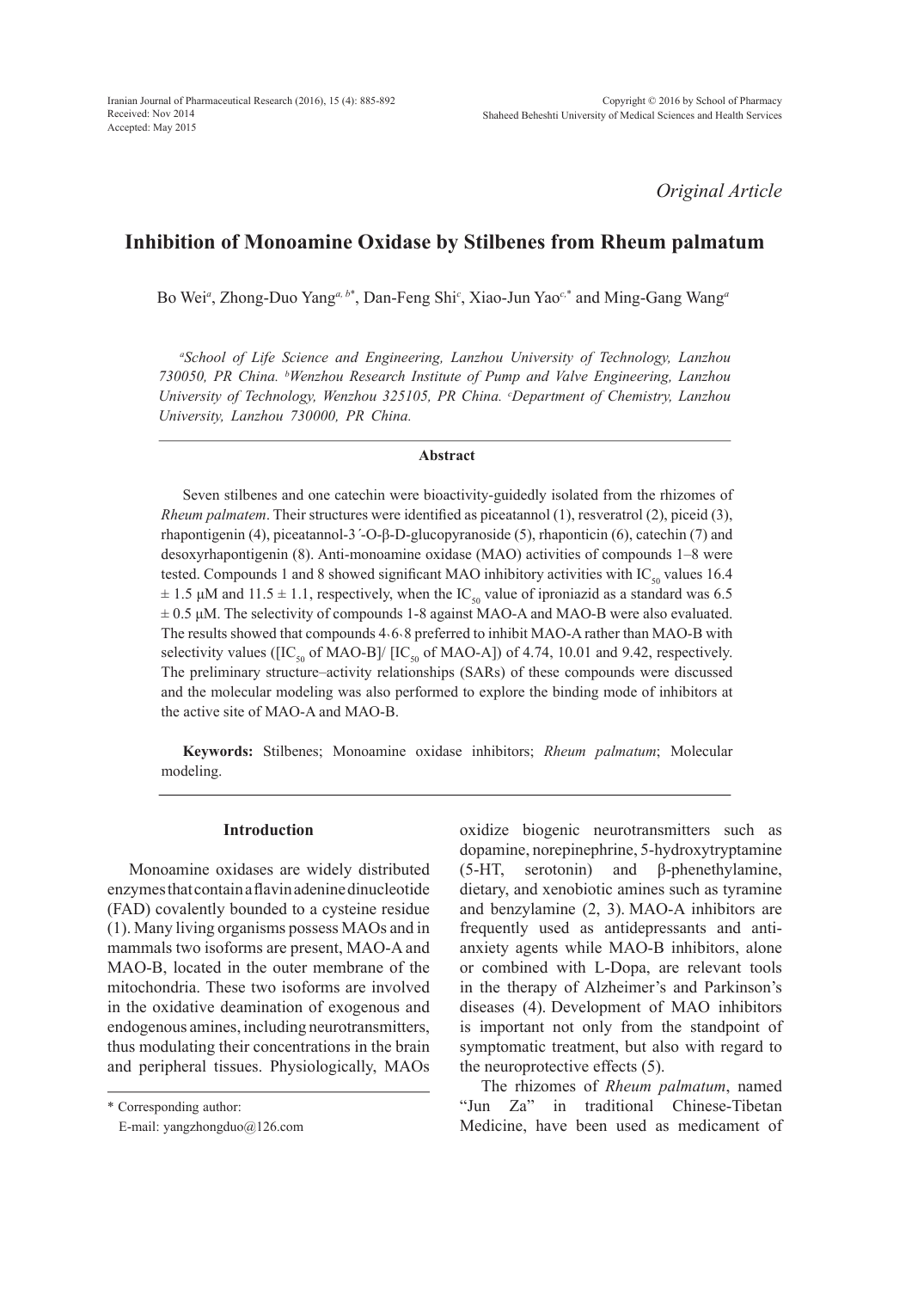astriction, choleplania and pyrexia in Tibet, China for thousands of years (6). In the searching for naturally occurring MAO inhibitors from plant, we found that the extract of *Rheum palmatum*  showed potential MAO inhibition with  $IC_{50}$  of 10.49 μg/mL (7). Further bioactivity-guided fractionation resulted in the isolation of seven stilbenes and one catechin. Herein the report, isolation, structure elucidation and MAO inhibitory property of these compounds is demonstrated.

# *Material and Methods General experimental procedures*

NMR spectra were recorded with a Varian Mercury-400BB NMR spectrometer. Semi preparative HPLC system consisted of a Jasco PU-2086 Plus, UV -2075 Plus detector and YMC-Pack ODS-A column (5μM,  $\varphi$  250  $\times$  10 mm, YMC Co. Ltd.). Silica gel 200-300 mesh for column chromatography and silica GF254 for TLC were supplied by the Qingdao Marine Chemical Inc., China. MCI-GEL CHP20 (75- 150μM) were from Mitsubishi Chemical Holdings Corp. Macroporous resin (HPD-100) were purchased from Cangzhou Baoen Chemical Inc., China. Polyamide 100-200 mesh for column chromatography was purchased from Taizhou Luqiao Sijia Biochemical Plastic Factory, China.

# *Plant material*

Rhizomes of *Rheum palmatum* were purchased from Bayi Herb Market in Xining, China, which were identified by Associate Professor, Lin Yang who majored in plant classification, School of Life Science and Engineering, Lanzhou University of Technology, Lanzhou, China. A voucher specimen (No. 2011071719) is deposited at the School of Life Science and Engineering, Lanzhou University of Technology.

#### *Extraction and isolation*

Dried rhizomes of *Rheum palmatum* (2.4 Kg) were powdered and refluxed with EtOH  $(15 L \times 2)$ for 2 h. The EtOH extract was evaporated in vacuo, yielding a extractum. To remove alkaline constituent, the extractum was suspended with distilled water (2 L) and adjusted pH to 10-11, then filtered. The filtrate was adjusted pH to 2-3,

and extracted with the EtOAc 3 times. The EtOAc extract liquor was evaporated in vacuo, yielding a extractum (80 g). The extractum was suffered on pre-fractionation using macroporous resin (HPD-100, Cangzhou Bon Absorber Technology Co. Ltd., China) (5 Kg) with a step gradient of EtOH-H<sub>2</sub>O solvent system (0:100, 30:70, 50:50, 70:30, 100:0, v/v) as an eluent to yield 6 fractions  $(A1~A6)$ . A3  $(16 g)$  was chromatographed on polyamide (100-200 mesh, 300 g) using a step gradient of MeOH- $H_2O$  solvent system (0:100, 30:70, 50:50, 70:30, 100:0, v/v) as an eluent to yield 6 fractions  $(A3-1~A3-6)$ .  $A3-5$   $(2 g)$  was re-chromatographed on MCI gel (200 g) with a stepwise gradient of MeOH-H<sub>2</sub>O solvent system  $(0:100, 30:70, 50:50, 70:30, 100:0, v/v)$  as an eluent to yield 6 fractions  $(A3-5-1-43-5-6)$ . A3-5-4 (350 mg) was separated successively on silica gel (200-400 mesh, 350 g) with a stepwise gradient of CHCl<sub>3</sub> and MeOH (20:1, 15:1, 10:1, 5:1, 1:1,  $v/v$ ) to produce compounds 4 (130 mg) and 2 (10 mg). A3-5-3 (50 mg) was purified by polyamide (100-200 mesh, 50 g) using MeOH- $H<sub>2</sub>O$  (50:50, v/v) as a solvent system to give 6 (15 mg). A3-5-6 (30 mg) was re-crystallized with MeOH to yield  $1$  (20 mg). A5 (15 g) was purified by silica gel (200-400 mesh,150 g) with a stepwise gradient of  $CHCl<sub>3</sub>$  and MeOH (20:1, 15:1, 10:1, 5:1, 1:1, v/v) as an eluent to yield 5 fractions  $(A5-1~A5-5)$ , A5-5  $(1 g)$  was purified by silica gel(200-400 mesh, 150 g) with a stepwise gradient of petroleum etheracetone(10:1-1:1,  $v/v$ ) to produce 8 (30 mg). A1(2 g) was chromatographed on silica gel (200-400 mesh, 200 g) with a stepwise gradient of CHCl<sub>3</sub> and MeOH (10:1, 8:1, 5:1, 1:1,  $v/v$ ) to produce 7 (10 mg). A1-1 (40 mg) and A1-2 (100 mg) were separated successively by semipreparative HPLC (YMC-Pack ODS-A, 250 × 10 mm, 5 μM, flow rate 2 mL/min) eluting with MeOH-H<sub>2</sub>O (40:60, v/v) to produce 5 (15 mg,  $t_R$ ) 28 min) and 3 (10 mg,  $t<sub>R</sub>$  43 min), respectively.

# *Piceatannol* 1

Light yellow powder,  $C_{14}H_{12}O_4$ . ESI-MS *m/z*:243[M-H]<sup>+</sup> . <sup>1</sup> H-NMR (400 MHz, CD<sub>3</sub>COCD<sub>3</sub>):  $\delta$  ppm 7.07 (1H, d,  $J = 2.0$  Hz, H-2'), 6.95 (1H, d, *J* = 16.0 Hz, H-*β*), 6.90 (1H, dd,  $J = 8.0$ , 1.2 Hz, H-6'), 6.80 (2H, m, H-α, 5'), 6.53(2H, s, H-2,6), 6.26 (1H, s, H-4). 13C-NMR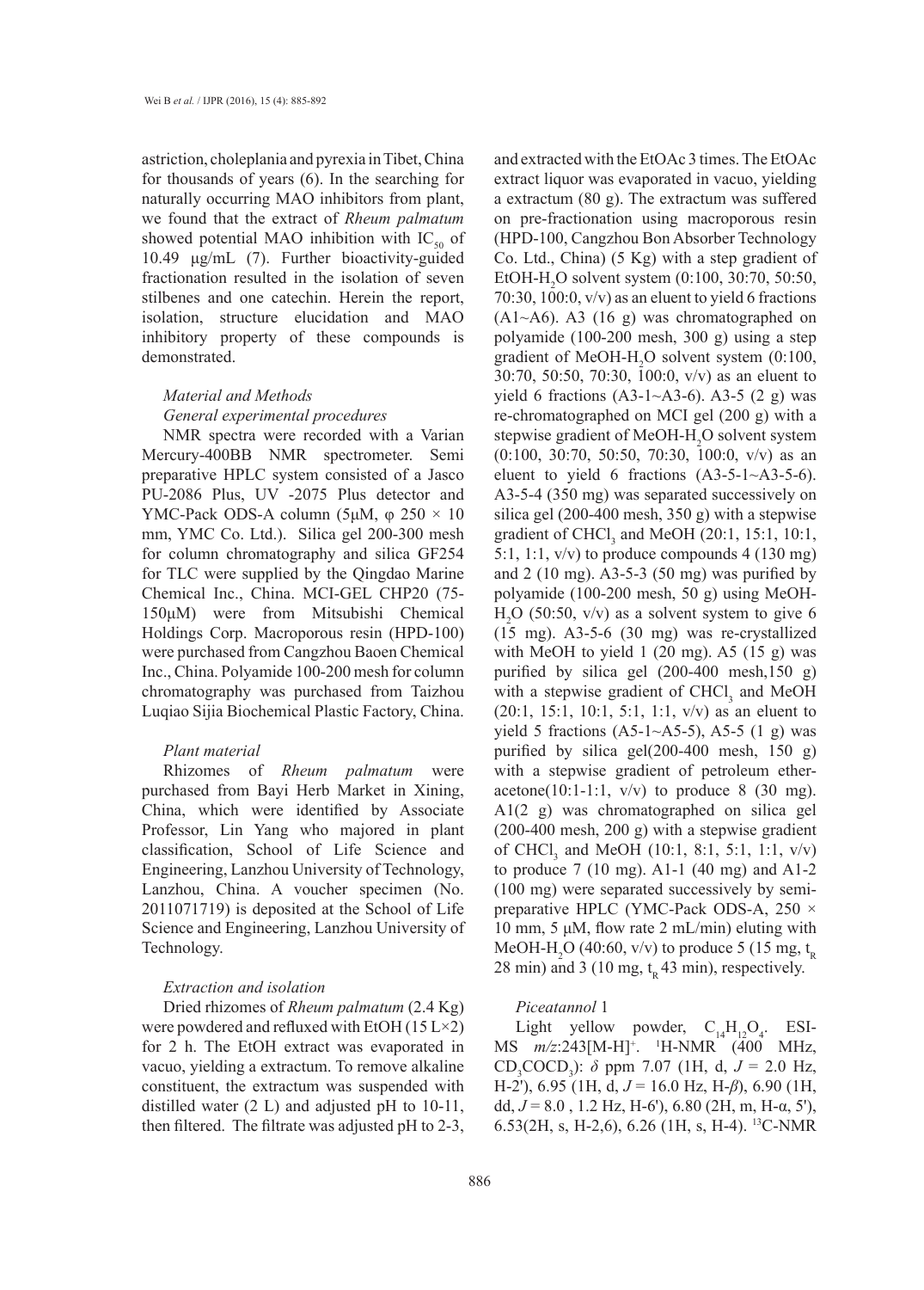(100 MHz, CD<sub>3</sub>COCD<sub>3</sub>): *δ* 159.8 (C-3, 5), 146.6 (C-3'), 141.4 (C-1), 131.2 (C-1'), 129.8 (C-*β*), 127.1 (C-*α*), 120.3 (C-6'), 120.3 (C-6'), 116.6 (C-5'), 114.0 (C-2'), 105.9 (C-2,6), 102.8 (C-4). (8)

#### *Resveratrol* 2

White powder,  $C_{14}H_{12}O_3$ . <sup>1</sup>H-NMR (400 MHz, CD<sub>3</sub>COCD<sub>3</sub>):  $\delta$  ppm7.42 (2H, d,  $J = 8.4$ Hz, H-2', 6'), 7.02 (1H, d, *J* = 16.6 Hz, H-*β*), 6.88 (1H, d, *J* = 16.6 Hz, H-*α*), 6.84 (2H, d, *J* = 8.3 Hz, H-3', 5'), 6.54 (2H, d, *J* = 2.0 Hz, H-2, 6), 6.27 (1H, d,  $J = 2.0$  Hz, H-4). <sup>13</sup>C-NMR (100 MHz, CD<sub>3</sub>COCD<sub>3</sub>):  $\delta$  ppm 159.6 (C-3, 5), 158.2 (C-4'), 141.0 (C-1), 130.0 (C-1'), 129.2 (C-*β*), 128.8 (C-2', 6'), 126.9 (C-*α*), 116.5 (C-3', 5'), 105.8 (C-2, 6), 102.7 (C-4) (9).

#### *Piceid* 3

Amorphous powder,  $C_{20}H_{23}O_8$ . <sup>1</sup>H-NMR (400 MHz, CD<sub>3</sub>OD): *δ* ppm 7.35 (2H, d, *J* = 8.0 Hz, H-2', 6'), 7.02 (1H, d, *J* = 16.0 Hz, H-*β*), 6.83 (1H, d, *J* = 16.0 Hz, H-*α*), 6.78 (3H, m, H-2, 3', 5'), 6.60 (1H, brs, H-6), 6.43 (1H, brs, H-4), 4.90 (1H, d, *J* = 7.2 Hz, H-1''), 3.30–3.47 (4H, m, H-2'', 3'', 4'' and 5''), 3.70 (1H, dd, *J* = 11.0, 5.4 Hz, H-6b''), 3.90 (1H, dd, *J* = 11.0, 1.5 Hz, H-6a'') (10).

#### *Rhapontigenin* 4

Yellow amorphous powder,  $C_{20}H_{22}O_9$ .<sup>1</sup>H-NMR (400 MHz, CD<sub>3</sub>COCD<sub>3</sub>): *δ* ppm δ7.09 (1H, brs, H-2'), 6.86-6.99 (4H, m, H-5', H-6', H-*β*, H-*α*), 6.55 (2H, brs, H-2, 6), 6.27 (1H, brs, H-4), 3.84 (3H, s, 4'-OCH3). 13C-NMR (100 MHz, CD<sub>3</sub>COCD<sub>3</sub>): *δ* ppm 159.5 (C-3, 5), 148.3 (C-3'), 147.6 (C-4'), 140.7 (C-1), 131.7 (C-1'), 129.1 (C-*β*), 127.6 (C-*α*), 119.7 (C-2'), 113.2 (C-5'), 112.3 (C-6'), 105.7 (C-2, 6), 102.7 (C-4), 56.2 (4'-OCH<sub>3</sub>) (11).

# *Piceatannol-3'-O-β-D- glucopyranoside* 5

Yellow amorphous powder,  $C_{20}H_{22}O_9$ . <sup>1</sup>H-NMR (400 MHz, CD<sub>3</sub>OD):  $\delta$  ppm 7.46 (1H, d, brs, H-2'), 7.05 (1H, dd, *J* = 2.0, 8.6 Hz, H-6'), 6.92 (1H, d, *J* = 16.4 Hz, H-*α*), 6.81 (2H, m, H-*β*, 5'), 6.45 (2H, d, brs, H-2, 6), 6.16 (1H, brs, H-4), 4.80 (1H, d, *J* = 7.6 Hz, H-1''), 3.94 (1H, *J* = 11.0, 1.5 Hz, H-6a''), 3.72 (1H, dd, *J* = 11.0, 5.4 Hz, H-6b''), 3.30-3.52 (4H, m, H-2'' toH-5'').

<sup>13</sup>C-NMR (400 MHz, CD<sub>3</sub>OD) δ ppm: 159.6 (C-3, 5), 148.4 (C-3'), 147.1 (C-4'), 141.1 (C-1), 131.2 (C-1'), 129.2 (C-*α*),127.7 (C-*β*), 123.6  $(C-6)$ , 117.2  $(C-5)$ , 116.6  $(C-2)$ , 105.8  $(C-2, 6)$ , 104.5 (C-4), 102.7 (C-1''), 78.6 (C-5''), 77.8 (C-2''), 75.1 (C-3''), 71.6 (C-4''), 62.7 (C-6'') (8).

#### *Rhaponticin* 6

Light yellow amorphous powder,  $C_{15}H_{14}O_4$ . <sup>1</sup>H-NMR (400 MHz, CD<sub>3</sub>OD):  $\delta$  ppm 7.00 (1H, d, brs, H-2'), 6.81-6.98 (5H, m, H-2, 5', 6', *α*, *β*), 6.61 (1H, brs, H-2), 6.45 (1H, brs, H-4), 3.82  $(3H, s, 4'-OCH_3)$ , 4.88 (1H, d,  $J = 7.6$  Hz, H-1"), 3.92(1H, *J* = 11.0, 2.0 Hz, Glc H-6a''), 3.70 (1H, dd, *J* = 11.0, 5.6 Hz, Glc H-6b''), 3.35-3.50 (4H, m, H-2" toH-5"). <sup>13</sup>C-NMR (100 MHz, CD<sub>3</sub>OD): δ ppm 160.4(C-5), 159.6 (C-3), 149.1 (C-4'), 147.9 (C-3'), 141.3 (C-1), 132.4 (C-1'),129.5 (C-*α*), 128.0 (C-*β*), 120.2 (C-6'), 113.8 (C-2'), 112.9(C-5'), 108.3 (C-6), 107.0 (C-2), 104.1 (C-4), 102.4 (C-1''), 78.2 (C-5''), 78.0 (C-3''), 74.9  $(C-2'')$ , 71.5  $(C-4'')$ , 62.6  $(C-6'')$ , 56.5  $(4'-OCH_3)$ (11).

#### *Catechin* 7

Yellow amorphous powder,  $C_{15}H_{13}O_6$ . <sup>1</sup>H-NMR (CD<sub>3</sub>OD, 400 MHz):  $\delta$  ppm 6.83 (1H, d, *J* = 1.8 Hz, H-2'), 6.75 (1H, d, *J* = 8.2 Hz, H-5'), 6.71 (1H, dd, *J* = 8.1,1.8 Hz, H-60), 5.92 (1H, br s, H-8), 5.85 (1H, d, *J* = 2.2 Hz, H-6), 4.56 (1H, d, *J* = 7.4 Hz, H-2), 3.97 (1H, m, H-3), 2.84 (1H, dd, *J* = 16.0, 5.2 Hz, H-4a), 2.50  $(H, dd, J = 16.1, 8.1 Hz, H-4b)$  (12).

#### *Desoxyrhapontigenin* 8

White powder,  $C_{15}H_{14}O_3$ . <sup>1</sup> H-NMR (CD3 OD,400 MHz): *δ* ppm 7.41 (2H, d, *J* = 8.8 Hz, H-2', 6'), 6.97 (1H, d, *J* = 16.0 Hz, H-*α*), 6.81-6.88 (3H, m, H-3', 5', *β*), 6.46 (2H, brs, H-2, 6),  $6.16$  (1H, brs, H-4),  $3.77$  (3H, s, 4'-OCH<sub>3</sub>). 6), 6.16 (1H, brs, H-4), 3.77 (3H, s, 4'-OCH<sub>3</sub>).<br><sup>13</sup>C-NMR (100 MHz, CD<sub>3</sub>OD):  $\delta$  ppm: 160.9 (C-4'), 159.8 (C-3, 5), 141.3 (C-1), 131.6 (C-1'), 129.2 (C-*α*), 128.8 (C-2', 6'), 127.9 (C-*β*), 115.2 (C-3', 5'), 105.9 (C-2, 6) 102.9 (C-4), 55.8 (4'- OCH<sub>3</sub> $)$  (9).

# *In-vitro monoamine oxidase inhibition assay Preparation of rat liver homogenates*

MAO was partially purified by isolation of mitochondria from rat liver homogenates by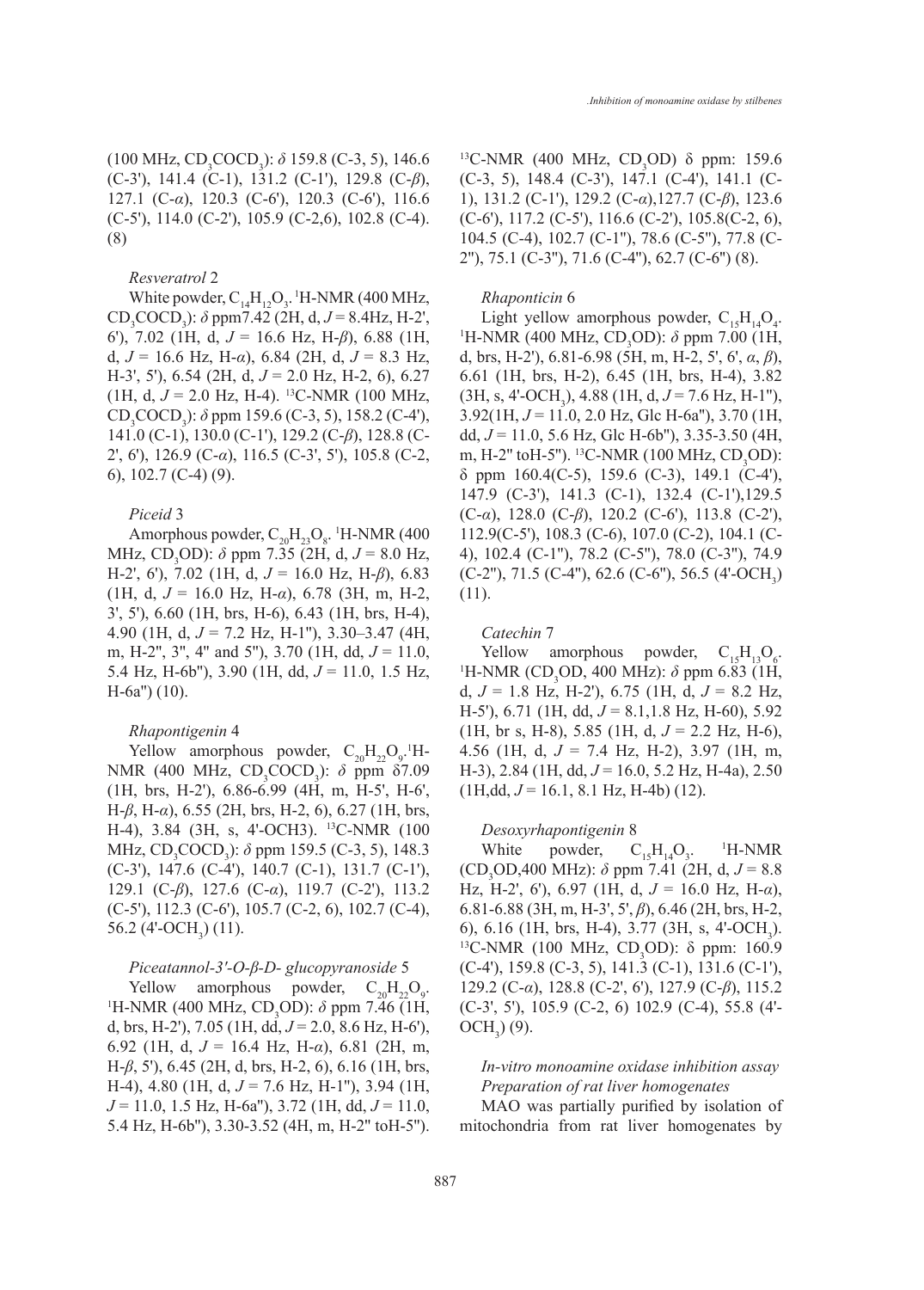a slightly modified with Holt's method (13). Briefly, male Wistar rats (280–300 g) were euthanised by cervical dislocation and livers dissected out, washed in ice-cold sodium phosphate buffer (0.2 M, pH 7.6), Liver tissue was homogenized 1:10 (w/v) in 0.3 M sucrose. The homogenate was centrifugated at  $1000 \times g$  for 10 min, the supernatant was draw off, the pellet was centrifugated at  $1200 \times g$  for 15 min after washed with 20 mL 0.3 M sucrose. Supernatants were combined and further centrifuged at 10,000  $\times$ g for 30 min to obtain mitochondrial pellet. The pellet was resuspended in 4 mL of phosphate buffer (0.2 M; pH 7.6) and stored at 4  $^{\circ}$ C. Suspensions of MAO were diluted eight times before use, and it must be used up in 7 days.

# *monoamine oxidase assay*

Monoamine oxidase inhibition activity was measured in the 96-well microplates according to the method reported by Holt *et al*. with some modifications (Holt *et al*., 1997). Briefly, 40 μL enzyme and 40 μL sample solution were placed in 96-well microplates and pre-incubated at 37 °C for 20 min. The reaction was started by adding 120 μL amino substrate (2.5 mM tyramine in sodium phosphate buffer), 40 μL chromogenic solution (1 mM vanillic acid, 0.5 add mM 4-aminoantipyrine, 4 U/mL peroxidase in sodium phosphate buffer), and the total solution was incubated at 37  $\degree$ C for 60 min. Optical Thre densities were measured at 490 nm. Blanks were set up by adding 40 µL buffer solutions instead of  $40 \mu L$  sample solution. Blank negative controls were set up by adding 160  $\mu$ L buffer 2.5, solutions instead of 40  $\mu$ L sample solution and was 120 µL substrate solution. Sample controls were set up by adding  $120 \mu L$  buffer solution instead MA of 120  $\mu$ L substrate solution aiming to deduct on the sample background. The inhibition rate  $(\%)$  was  $\frac{1}{2}$  calculated by the following equation:

Inhibition rate%  $=$ 

$$
\frac{\text{(Blank–Blank negative control)} - \text{(Smple–Sample control)}}{\text{(Blank–Blank negative control)}} \times 100\%
$$

Inhibitory activity was expressed as the mean of 50% inhibitory concentration  $(IC_{50})$ , obtained R by interpolation of concentration-inhibition in t

curves. The selectivity of sample against MAO-A and MAO-B were also evaluated in this assay. To test specific MAO-A activity, the rat liver homogenate was pre-incubated (37 °C; 30 min) with 500 nM pargyline (a selective inhibitor of MAO-B) to entirely inhibit MAO-B. To test specific MAO-B activity, the rat liver homogenate was pre-incubated (37 °C; 30 min) with 500 nM clorgyline (a selective inhibitor of MAO-A) to entirely inhibit MAO-A. After the enzyme was pre-incubated, the  $IC_{50}$  values of sample against MAO-A and MAO-B were determined respectively according above method.

#### *Molecular modeling*

In order to further study of structure activity relationship, we have docked three representative compounds 2, 4, 8 into the active site of MAO. The docking calculation was performed in Schrödinger program. The representative crystal structures of MAO-A with harmine (PDB code: 2Z5X) and MAO-B with safinamide (PDB code: 2V5Z) were obtained from the Protein Data Bank. Protein Preparation Wizard Panel tool was used to prepare the protein which include removing crystallographic water molecules, adding hydrogen atoms, assigning partial charges with the OPLS-2005 force field, assigning protonation states and minimizing the structures. Three dimensional structures of compounds 2, 4, 8 were built in ChemBio3D Ultra 11.0 and the geometry was optimized with MM2 force field. Then the Ligprep module (LigPrep, version 2.5, Schrödinger, LLC, New York, NY, 2012) was used to assign protonation states at a target pH value of  $7.0 \pm 2.0$ . Docking grid boxes of MAO-A and MAO-B were defined by centering on the ligand in 2Z5X and 2V5Z respectively. The molecular docking was performed using the Glide (Glide, version 5.8, Schrödinger, LLC, New York, NY, 2012) in standard precision (SP) mode. As a result, highest scoring docking poses of compound 2, 4, 8 in two kinds of protein receptors were selected for further analysis.

#### **Results and Discussion**

Repeated column chromatography resulted in the isolation of eight compounds 1-8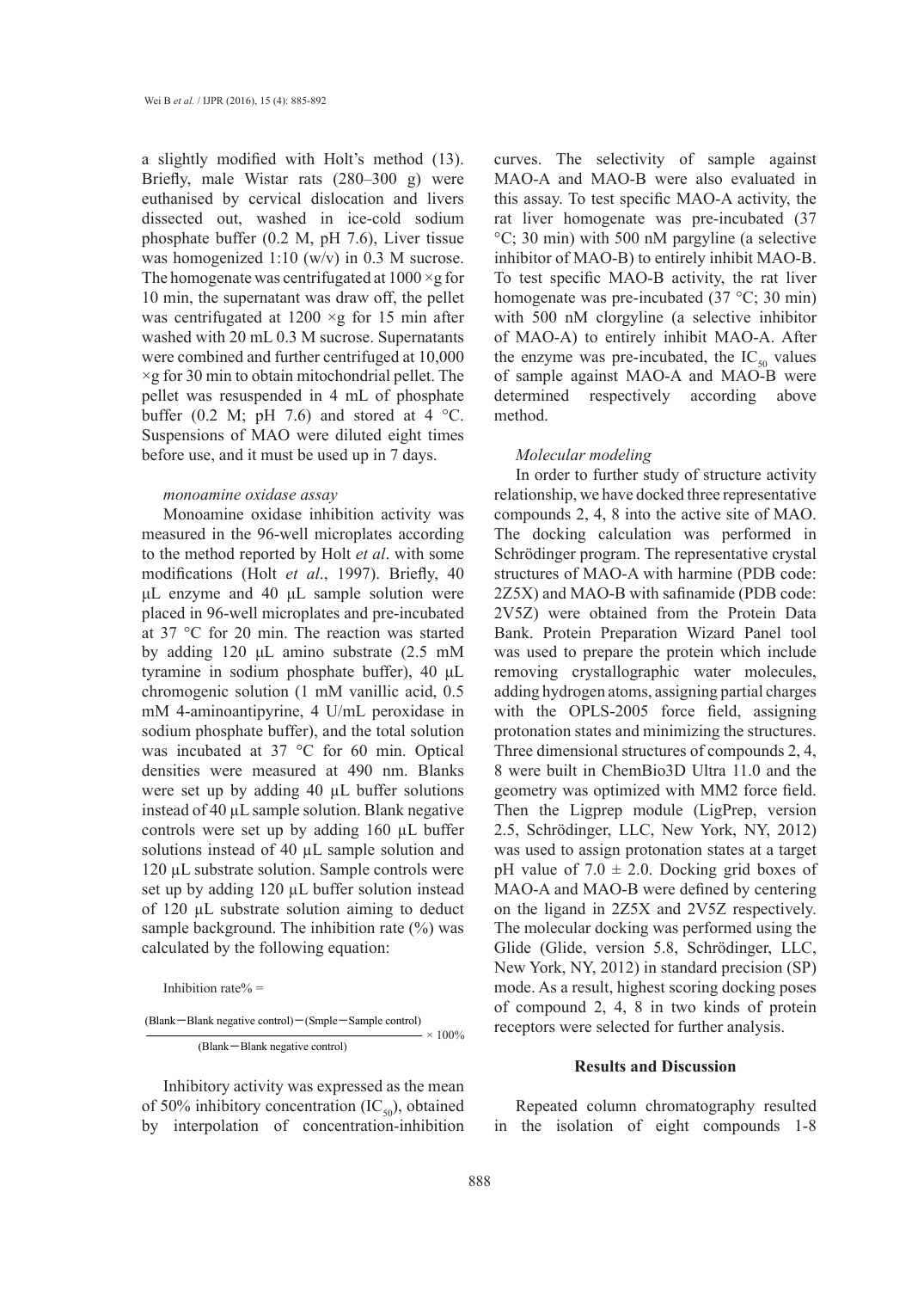| sample                                                   | $\text{IC}_{50}$<br>(Mixed type MAO, µM) <sup>a</sup> | $IC_{so}$ (MAO-A, $\mu$ M) <sup>a</sup> | $IC_{so}$ (MAO-B, $\mu$ M) <sup>a</sup> | <b>Selectivity Values</b><br>$[IC_{\kappa_0}$ of MAO-B]/<br>$[IC_{\kappa_0}$ of MAO-A] |
|----------------------------------------------------------|-------------------------------------------------------|-----------------------------------------|-----------------------------------------|----------------------------------------------------------------------------------------|
| Piceatannol (1)                                          | $16.4 \pm 1.5$                                        | $18.7 \pm 1.5$                          | $18.7 \pm 1.9$                          |                                                                                        |
| Resveratrol (2)                                          | $88.2 \pm 3.2$                                        | $194.3 \pm 4.8$                         | $150.2 \pm 5.7$                         | 0.77                                                                                   |
| Piceid $(3)$                                             | $85.0 \pm 3.8$                                        | $87.1 \pm 2.1$                          | $96.3 \pm 3.4$                          | 1.10                                                                                   |
| Rhapontigenin (4)                                        | $38.1 \pm 2.1$                                        | $27.0 \pm 1.6$                          | $128.1 \pm 4.8$                         | 4.74                                                                                   |
| Piceatannol- $3'-O$ - $\beta$ -D-<br>glucopyranoside (5) | $47.3 \pm 3.2$                                        | $34.0 \pm 2.8$                          | $43.2 \pm 2.4$                          | 1.27                                                                                   |

**Table 1.** *In-vitro* quantitative inhibition of MAO by **1**–**8.**

a Values are the mean ± SD of triplicate experiments.

b Positive control.

(Figure 1). By comparing NMR data with those published in the literature, 1-8 were identified as piceatannol 1, resveratrol 2, piceid 3, rhapontigenin 4, piceatannol-3'-O-β-Dglucopyranoside 5, rhapontigenin 6, catechin 7 and desoxyrhapontigenin 8. The inhibitory effects of the isolated compounds 1-8 on MAO, were showed in Table 1. As shown in Table 1. compounds 2, 3, 6 and 7 exhibited weak inhibitory activity against mixed type MAO; compounds 4, 5 exhibited moderate inhibitory activity; whereas, compounds 1 and 8 displayed significant inhibitory activity with the  $IC_{50}$  values 16.4 and 11.5 µM, respectively, which were close to those of positive control ((+) Iproniazid phosphate IC<sub>50</sub> = 7.0  $\mu$ M). The selectivity of compounds 1-8 against MAO-A and MAO-B were also evaluated. The results (Table 1.) showed that compounds 4˴6˴8 preferred to inhibit MAO-A rather than MAO-B with selectivity values ( $[IC_{50}$  of MAO-B]/  $[IC_{50}$  of MAO-A]) of 4.74, 10.01 and 9.42 respectively. The preliminary structure-activity relationships (SARs) could be drawn from the data of Table 1. as follows: (1) The activity of stilbenes (compounds 1-6, 8) was better than that of flavanol (compound 7). (2) The methoxyl at the C-4' position of stilbenes plays an important role for MAO-A selectivity. For example, compounds 4, 6, 8 which all have a methoxyl at the C-4' position exhibited relatively strong inhibition potencies towards MAO-A compared to MAO-B. (3) Only one methoxyl group at C-4' position and no other substituent groups on B-ring, were favorable for MAO (mixed-type MAO, MAO-A and MAO-B) inhibition. For example, compound 8, with only one methoxyl group at C-4' position showed the best inhibitory activity, and the activity of compound 2 (a demethylated product of 8) decreased almost 8 times for mixed type MAO, 20 times for MAO-A, 4 times for MAO-A, compared to that of 8. This influence was also reflected between 4 and 8, 4 with an extra hydroxyl at C-3' position having weaker activity than 8. The fact that compounds 1, 3, 5 with no methoxyl group at C-4' and compound 6 with methoxyl group at C-4' but also with an extra groups at C-3', showed weaker activity than 8, further supported the conclusion that only one methoxyl at C-4' position were important for MAO inhibition. (4) The influences of the glycosyls at A-ring on activity have no rules. For example, the activity of 6 (the glucoside of 4) against mixed-type MAO and MAO-B have

**Table 2.** The calculated binding free energy of **2**, **4, 8** with MAO.

|                                 | Compound 8 | Compound 4 | Compound 2 |
|---------------------------------|------------|------------|------------|
| $MAO-A(Docking/(Kcal/mol))$     | $-10.06$   | $-9.25$    | $-8.36$    |
| MAO-A (test, $IC_{s0}/\mu M$ )) | 4.5        | 27         | 194        |
| $MAO-B(docking/(Kcal/mol))$     | $-9.24$    | $-8.95$    | $-8.62$    |
| MAO-B (test, $IC_{s0}/\mu M$ )) | 42         | 128        | 150        |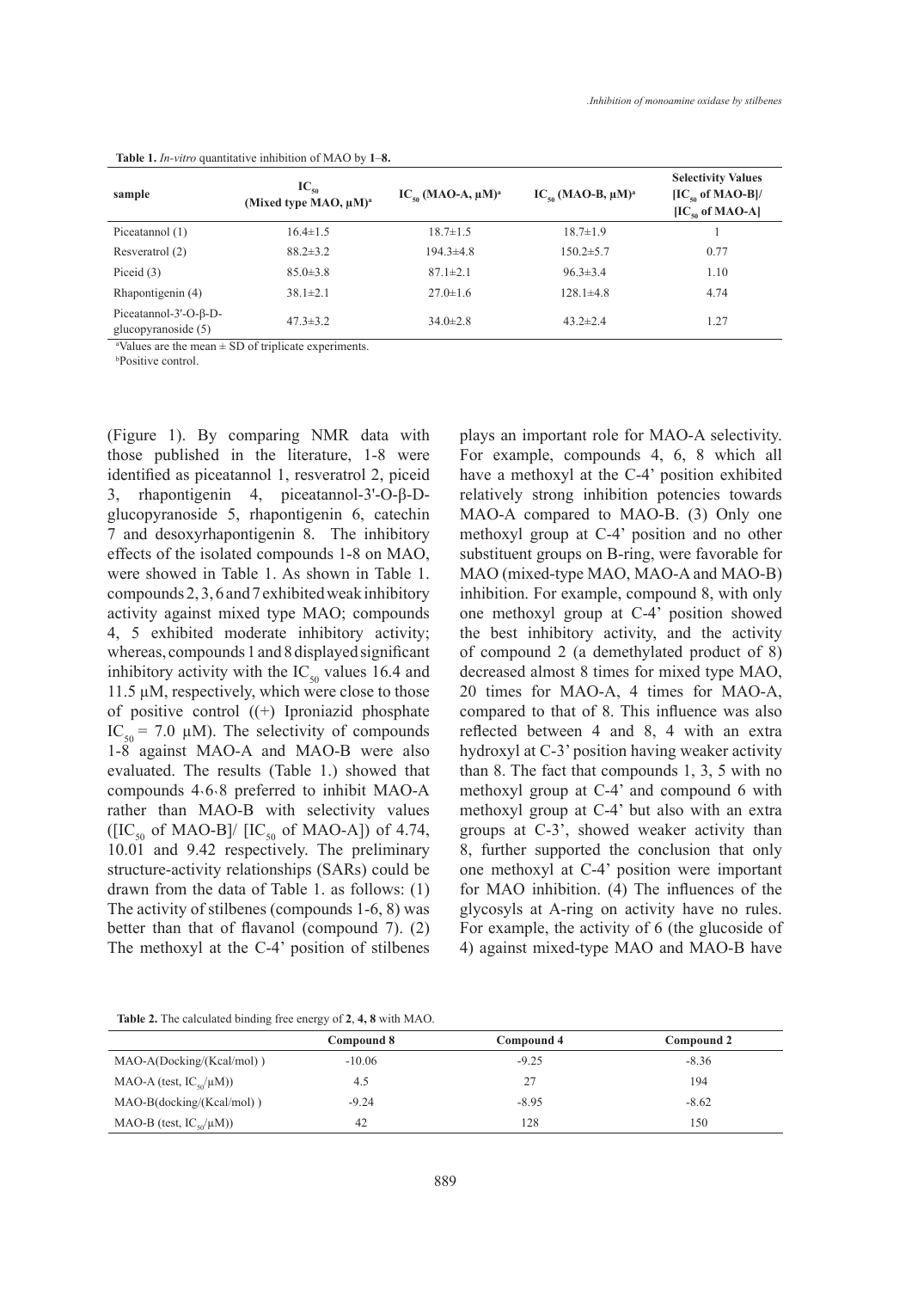

**Figure 1.** The structures of compound 1-8.

a little decrease compared to 4, but the activity of 3 (the glucoside of 2) against MAO-A and MAO-B have a little increase compared to 2.

Compound 2, 4, 8 were selected to explore

the possible interaction mode between ligand and the active site of MAO-A and MAO-B. Figure 2. showed the interaction mode of 2, 4, 8 with MAO-A and MAO-B.



**Figure 2.** The predicted binding mode of compounds 2, 4, 8 to MAO-A and MAO-B. The MAO-A and MAO-B was shown as ribbon model. The side chains of the active site residues (green or blue sticks) and compounds 2, 4, 8 (magenta sticks) were represented as stick model.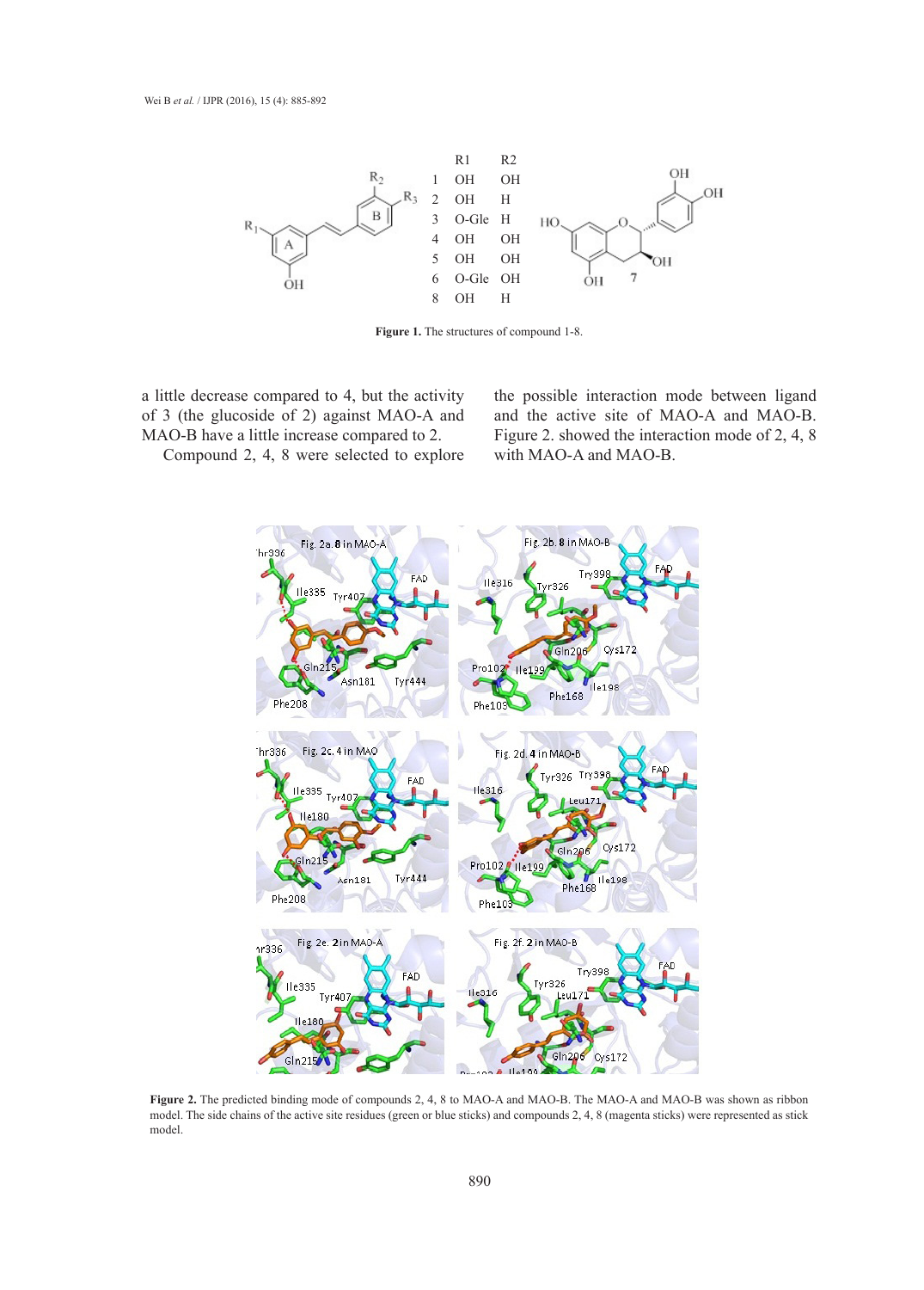

**Figure 3.** The superimposition of the ligand in MAO-A (orange) and MAO-B (magentas).

Among the three compounds, 8 had the best binding affinity with both MAO-A and MAO-B. As shown in Figure 2a and 2b. the two hydroxyl on the ring A of 8 formed hydrogen bonds with Thr336 and Phe208 residues of MAO-A, respectively (Figure 2a). The methoxyl on the ring B of 8 had a strong Van der Waals interaction with FAD in MAO-A (Figure 2a). For the interaction mode between 8 and MAO-B, one hydrogen bond formed by the hydroxyl group of the ring A with Pro102 was observed, and the amino acid residues Ile199<sub>\Leu71</sub>, Tyr326 and Phe168 showed relatively strong hydrophobic interaction with compound 8.

R3 OH OH OH

> Compound 4 adopted the same conformation as 8, as seen in Figure 2c. 2d. However, the affinity of 4 with MAO-A and MAO-B were weaker than those of 8. In terms of MAO-A, the hydroxyl at C-3' position of 4 produce strong steric repulsion with Tyr444 which caused some degree of twist of the ring B and also reduced the Van der Waals interaction between the 4'-  $OCH<sub>3</sub>$  and FAD. For MAO-B, the ring A of 4 had some degree of twist which led to  $\pi$ - $\pi$ stacking interaction of Phe168 and Phe103 with ligand decrease. Above results indicated the introduction of -OH in ortho position of -OCH<sub>3</sub> would result in decrease of interaction of active pocket of enzyme and ligand.

> Figure 2e and 2f. showed the interaction mode of 2 with MAO-A and MAO-B. As demonstrated in Figure 2e and 2f. the conformation of 2 are drastically changed, compared with 8 and 4.

The location of ring A and ring B of compound 2 caused the loss of hydrogen bond interaction with specific residues and decrease of the van der Waals interaction with FAD. As a result, the activity of 2 against MAO-A and MAO-B decreased remarkably. The docking results above, revealed that the removal of -OCH<sub>3</sub> at C-4' was disadvantageous to activity.

To explain the reason that the methoxyl at the C-4' position of stilbenes plays an important role for MAO-A selectivity, We aligned the conformations of compound 2 and 8 in MAO-A to those in MAO-B. Figure 3. is the superimposition of the location of compound 2 and 8 in MAO-A and MAO-B binding pocket (orange is for MAO-A and magentas is for MAO-B). Although the structures of MAO-A and MAO-B have some similarity, there are still some key amino acids different in binding pocket (MAO-A: Phe208, Ile335; MAO-B: Ile199, Tyr326) which cause ligands are closer to FAD in MAO-A than in MAO-B when binding to the active site. Since compound 2 with no -OCH<sub>3</sub> at C-4' only has relatively weak van der Waals interaction with FAD in MAO-A or MAO-B, the distance of 2 and FAD less affected the MAO inhibitory activity. Thus, the selectivity of 2 against MAO-A and MAO-B is weak. However, for compound 8, due to the presence of a -OCH<sub>3</sub> at C-4', the van der Waals interactions between -OCH<sub>3</sub> and FAD tend to play a key role in the interaction of ligand and active pocket. Because the distance between 8 and the FAD in MAO-A